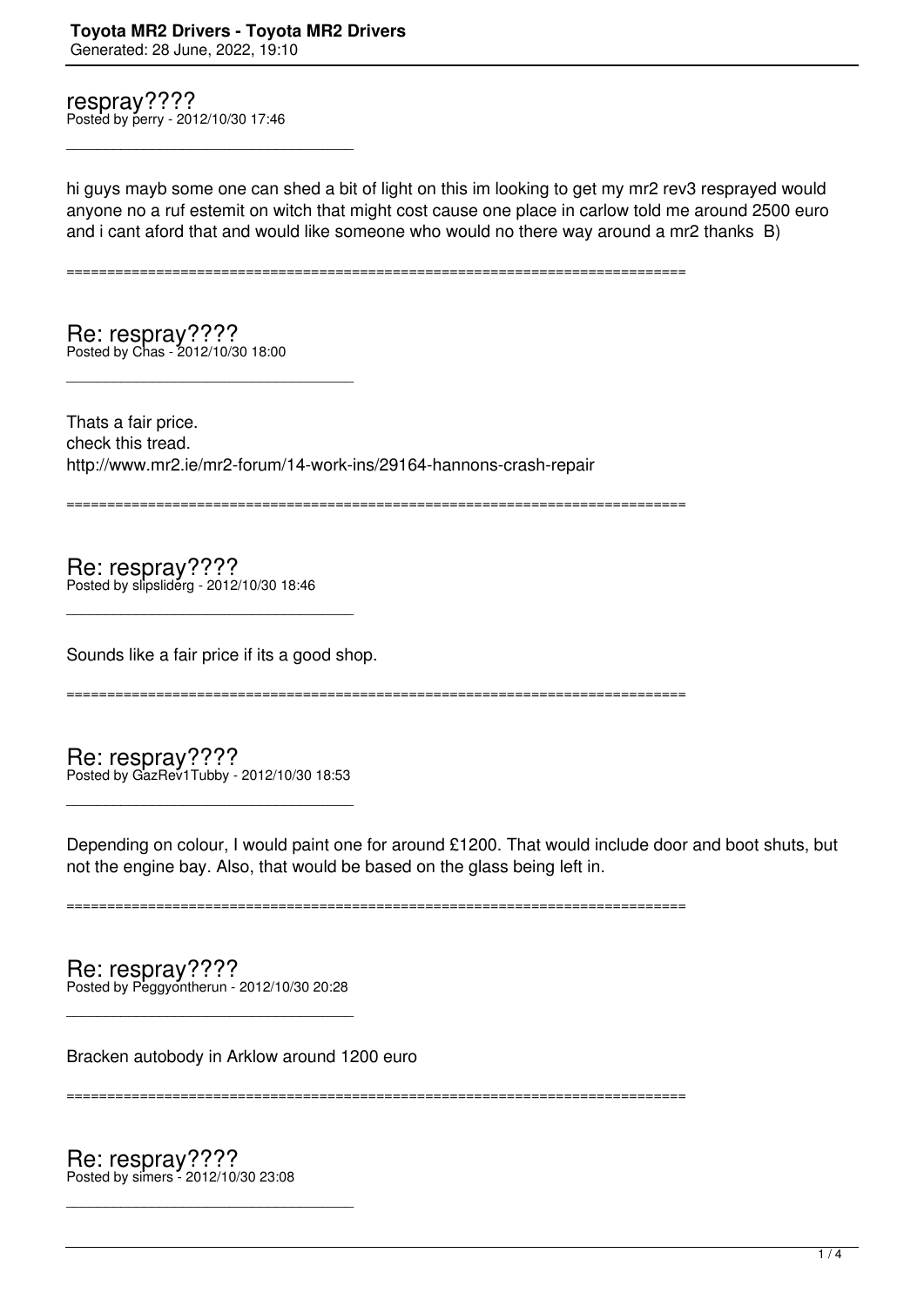I charge on average around 1200 too bit more expensive wit doin the bay

============================================================================

Re: respray???? Posted by cozzy90 - 2012/10/30 23:21

\_\_\_\_\_\_\_\_\_\_\_\_\_\_\_\_\_\_\_\_\_\_\_\_\_\_\_\_\_\_\_\_\_\_\_\_\_

same color or are u changing it? its worth putting in bit of money on the paint but make sure they are good nothing worse than a dodgey paint job :)

============================================================================

Re: respray???? Posted by perry - 2012/11/02 02:25

\_\_\_\_\_\_\_\_\_\_\_\_\_\_\_\_\_\_\_\_\_\_\_\_\_\_\_\_\_\_\_\_\_\_\_\_\_

thanks for the help guys, im going to strip the car down to a bare shell for the paint job its white at the moment and was thinking pearl white but saw one on the net in a royle blue and now am on two minds what way to go ha joys of it :P

============================================================================

Re: respray???? Posted by simers - 2012/11/04 08:47

\_\_\_\_\_\_\_\_\_\_\_\_\_\_\_\_\_\_\_\_\_\_\_\_\_\_\_\_\_\_\_\_\_\_\_\_\_

perry wrote:

thanks for the help guys, im going to strip the car down to a bare shell for the paint job its white at the moment and was thinking pearl white but saw one on the net in a royle blue and now am on two minds what way to go ha joys of it :P

For that job mate ya lookin at about €1400... That would be a top notch job

============================================================================

Re: respray???? Posted by perry - 2012/11/07 10:34

\_\_\_\_\_\_\_\_\_\_\_\_\_\_\_\_\_\_\_\_\_\_\_\_\_\_\_\_\_\_\_\_\_\_\_\_\_

a thanks at lest i have a good idea of wat to expect to pay starting the strip down of it this weekend cant wait till shes all painted and looking her best B)

============================================================================

Re: respray???? Posted by slipsliderg - 2012/11/07 11:07

\_\_\_\_\_\_\_\_\_\_\_\_\_\_\_\_\_\_\_\_\_\_\_\_\_\_\_\_\_\_\_\_\_\_\_\_\_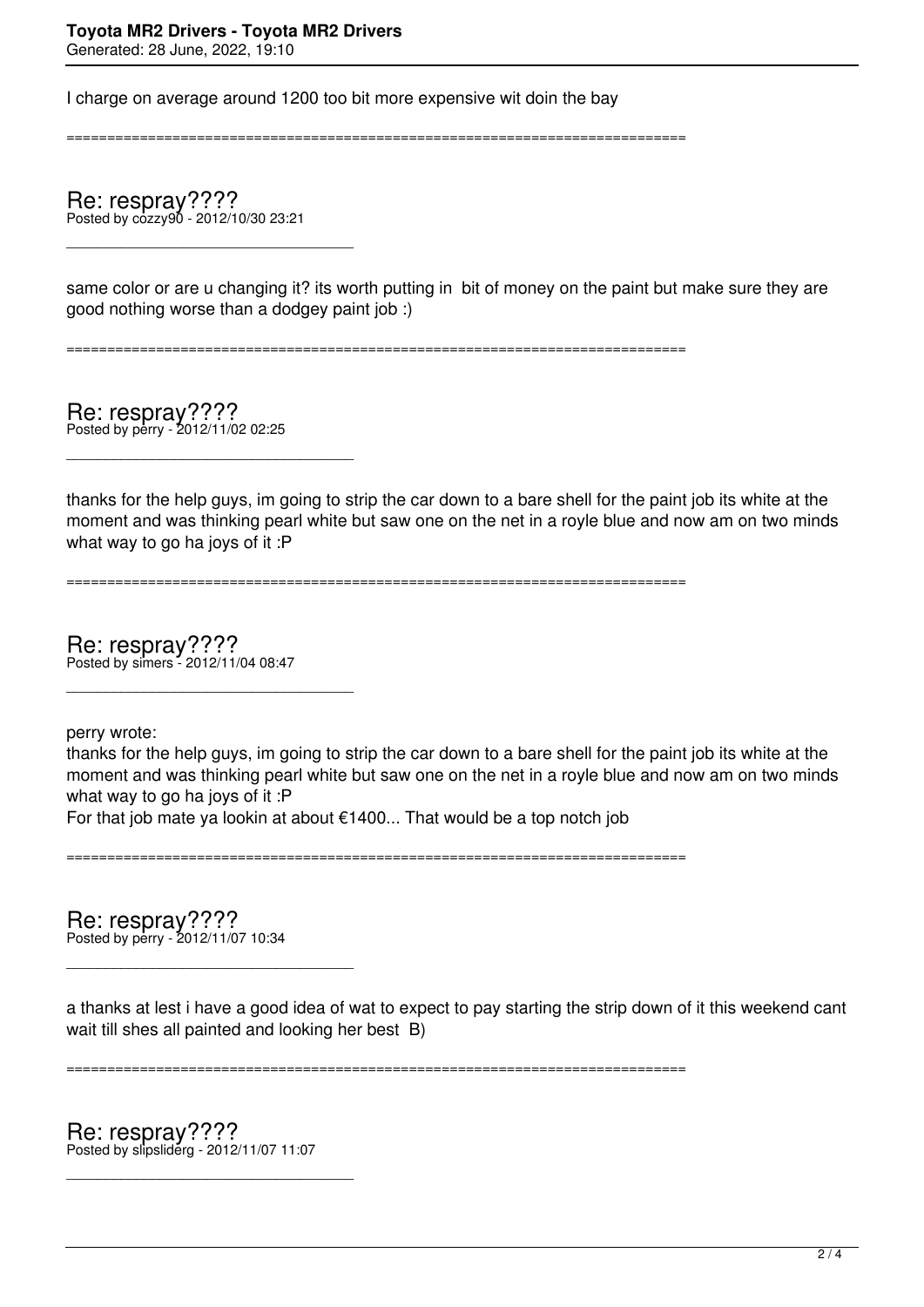Good luck with it, and looking forward to before and after photos.

============================================================================

Re: respray???? Posted by mjmitch - 2012/11/07 14:06

simers wrote:

\_\_\_\_\_\_\_\_\_\_\_\_\_\_\_\_\_\_\_\_\_\_\_\_\_\_\_\_\_\_\_\_\_\_\_\_\_

perry wrote: thanks for the help guys, im going to strip the car down to a bare shell for the paint job its white at the moment and was thinking pearl white but saw one on the net in a royle blue and now am on two minds what way to go ha joys of it :P

For that job mate ya lookin at about €1400... That would be a top notch job

A complete colour change for 1400.....?

U want under the bonnet/enginebay/boot painted also? theres no way ur getting that for 1400, and if u find someone who will do it for that money, be sure to check out stuff hes done already to check quality cause thats way to cheap.

Heres a rough guideline, thou sprayers prices vary-quality shudnt

Basic respray(windows left in, paint whats seen only)1200-1400

proper respay(windows out, door/boot jams, backs of doors etc)1500-1700

Full colour change(spray under bonnet/engine bay/boot/interior-with u stripping to bare shell and rebuilding)2000-2500,

With the spray shop stripping to a shell and rebuilding-approx 4000

============================================================================

Re: respray???? Posted by simers - 2012/11/11 12:20

\_\_\_\_\_\_\_\_\_\_\_\_\_\_\_\_\_\_\_\_\_\_\_\_\_\_\_\_\_\_\_\_\_\_\_\_\_

mimitch wrote:

simers wrote:

perry wrote:

thanks for the help guys, im going to strip the car down to a bare shell for the paint job its white at the moment and was thinking pearl white but saw one on the net in a royle blue and now am on two minds what way to go ha joys of it :P

For that job mate ya lookin at about €1400... That would be a top notch job

A complete colour change for 1400.....?

U want under the bonnet/enginebay/boot painted also? theres no way ur getting that for 1400, and if u find someone who will do it for that money, be sure to check out stuff hes done already to check quality cause thats way to cheap.

Heres a rough guideline, thou sprayers prices vary-quality shudnt

Basic respray(windows left in, paint whats seen only)1200-1400

proper respay(windows out, door/boot jams, backs of doors etc)1500-1700

Full colour change(spray under bonnet/engine bay/boot/interior-with u stripping to bare shell and rebuilding)2000-2500,

With the spray shop stripping to a shell and rebuilding-approx 4000

I'd be charging that cos the shell would already be stripped... If I was stripping it it would obviously be